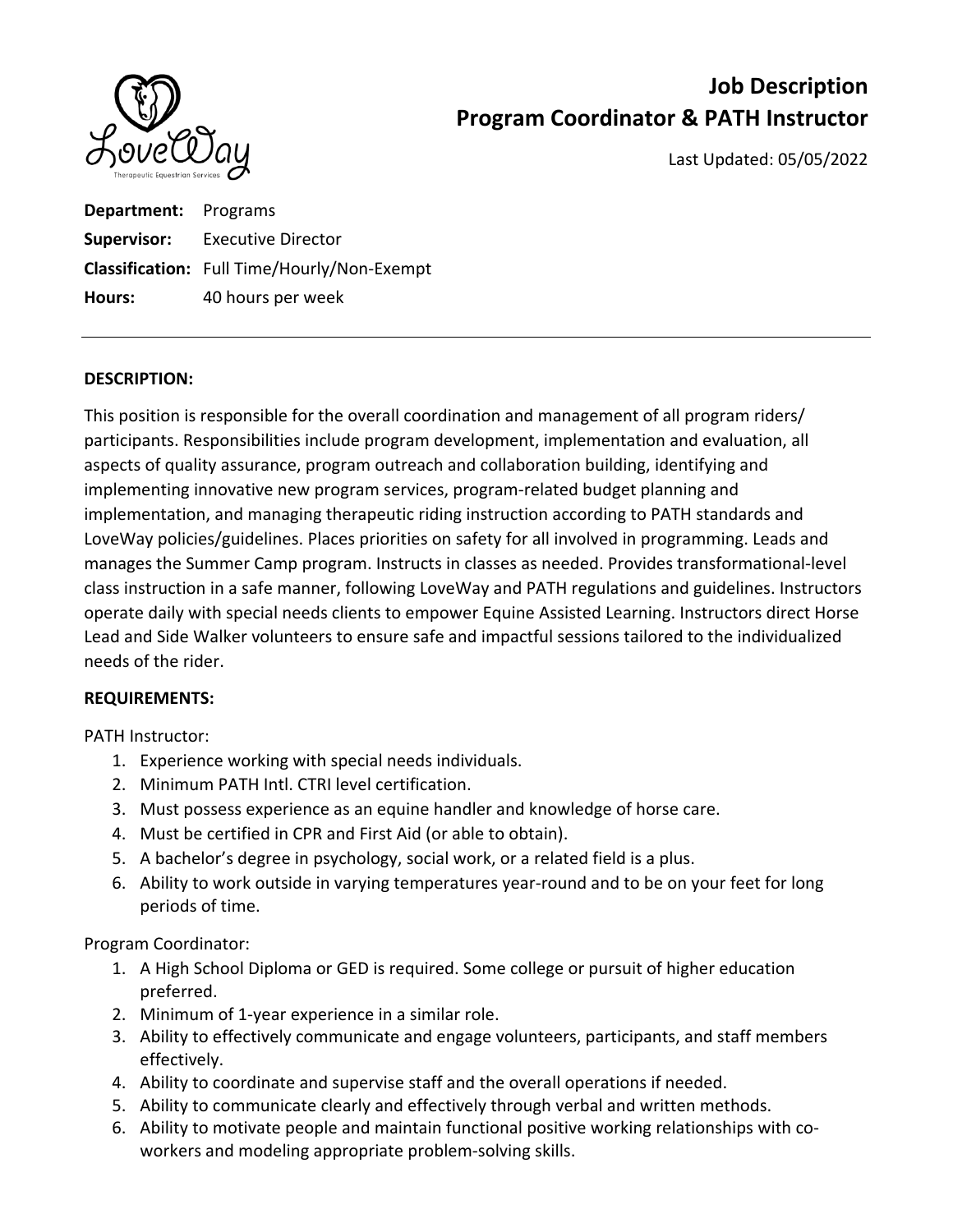- 7. Knowledge of all Microsoft Office programs, Outlook, and Equiforce.
- 8. Desire and ability to set personal goals to improve on one's self, including a priority for selfcare.

## **RESPONSIBILITIES:**

Program Coordinator:

- 1. Manages the implementation and maintenance of client records and file system.
- 2. Provides assessments of the skills, abilities, needs and eligibility of program candidates based on PATH standards.
- 3. Scheduling of all program classes for the year.
- 4. Communicating effectively with parents and teachers for student placement in class.
- 5. Communicates with staff on any changes/updates to classes, participation from participants, programming issues and policy changes.
- 6. Takes lead on all paperwork, trial rides, communication and placement for new/potential participants.
- 7. Takes lead on all communication with teachers/parents for class cancelations.

PATH Instructor:

- 1. Instructs and leads Therapeutic Riding classes for LoveWay clients. Follows pre‐planned lesson plan to ensure timely, efficient, and impactful classes.
- 2. Maintains a safe program environment for students, horses, and volunteers. Communicates safety plans often and clearly according to PATH standards.
- 3. Encourages progress and independence in students appropriate to their abilities. Able to challenge individuals to strive beyond the means. Inspiring.
- 4. Communicates with parents and teachers as needed, always in a positive, respectful manner and in‐line with LoveWay's core values.

Office Duties:

- 1. Maintain record logs (online and hard copy), student evaluations, lesson plans, impact assessments, student paperwork, privacy forms, and perform other duties as requested.
- 2. Works with Volunteer Coordinator and PATH Instructors to provide ongoing trainings as needs are identified.
- 3. Assist with work groups and fundraising events as needed.
- 4. Maintain helmet inventory and order replacements as needed.
- 5. Attend staff meetings, LoveWay functions, and fundraisers as appropriate.
- 6. Other office duties as assigned.

## **PERSONAL AND PROFESSIONAL ATTRIBUTES:**

- 1. Respectful communication to staff, volunteers, and clients.
- 2. Proven ability to work hard, prioritize, and organize.
- 3. Communicate all problems and concerns through chain of command.
- 4. Abide by Client Confidentiality Agreements.
- 5. Represent LoveWay in a positive and professional manner.